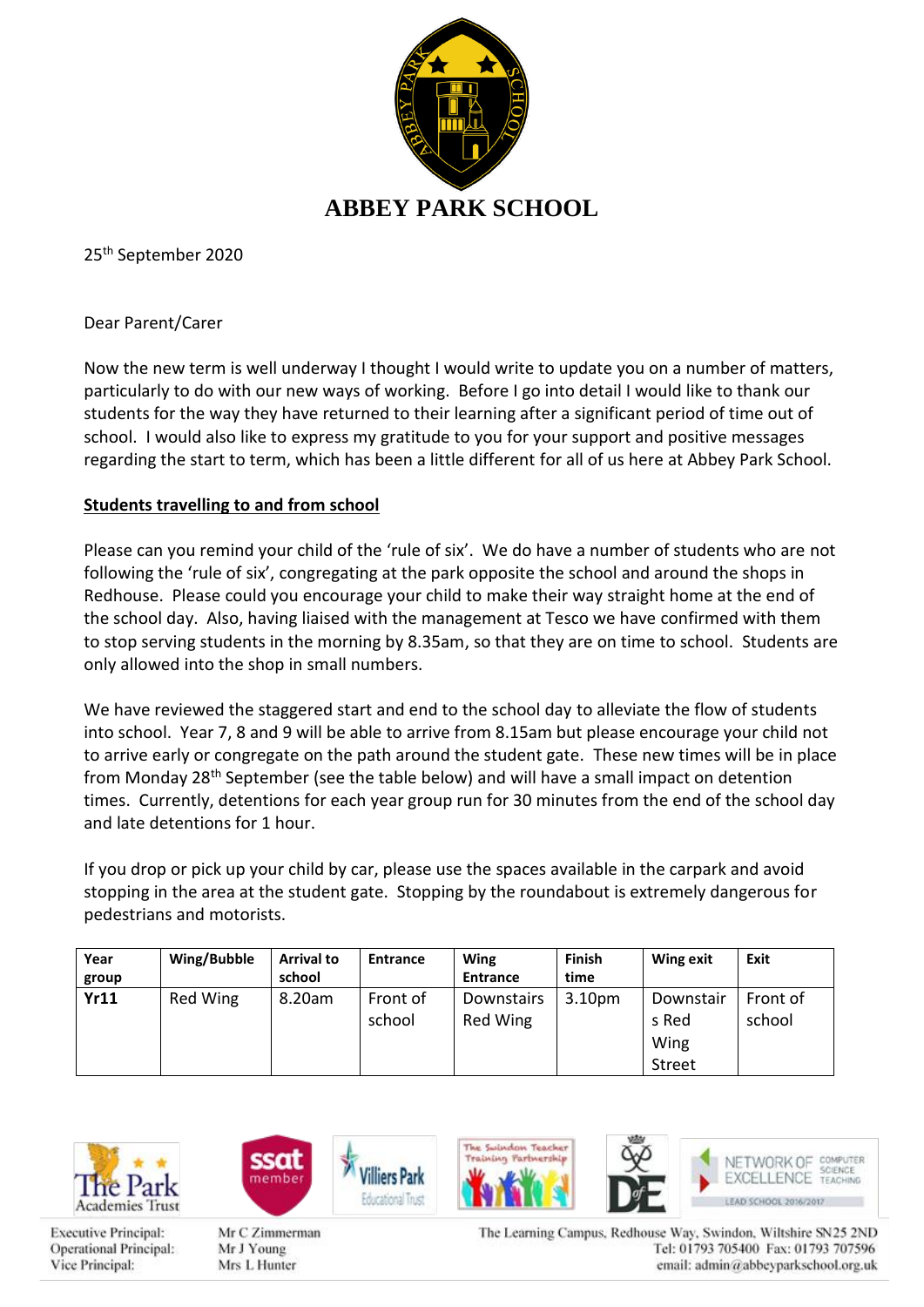

# **ABBEY PARK SCHOOL**

| <b>Yr10</b> | Green Wing        | 8.30 am | Front of | Pupils       | 3.00 <sub>pm</sub> | Pupils exit | Front of |
|-------------|-------------------|---------|----------|--------------|--------------------|-------------|----------|
|             | (First floor)     |         | school   | enter via    |                    | via the     | School   |
|             |                   |         |          | the street   |                    | green       |          |
|             |                   |         |          | and take     |                    | wing fire   |          |
|             |                   |         |          | the second   |                    | escape      |          |
|             |                   |         |          | exit to      |                    | and return  |          |
|             |                   |         |          | outside and  |                    | into the    |          |
|             |                   |         |          | then access  |                    | street and  |          |
|             |                   |         |          | the wing     |                    | exit via    |          |
|             |                   |         |          | via the      |                    | the front   |          |
|             |                   |         |          | green wing   |                    | of school.  |          |
|             |                   |         |          | fire escape. |                    |             |          |
| Yr9         | <b>Blue Wing</b>  | 8.15am  | Student  | Fire exits   | 3.10pm             | Fire exits  | Student  |
|             |                   |         | Gate     |              |                    |             | Gate     |
| Yr8         | Yellow Wing       | 8.15am  | Student  | Fire exits   | 3.05pm             | Fire exits  | Student  |
|             |                   |         | Gate     |              |                    |             | Gate     |
| Yr7         | <b>Green Wing</b> | 8.15am  | Student  | Fire exit    | 3.00pm             | Fire exit   | Student  |
|             | (Ground           |         | Gate     | (Ground      |                    | (Ground     | Gate     |
|             | floor)            |         |          | floor)       |                    | floor)      |          |

### **Hands, Face, Space**

We have adopted this slogan in school as this is the most likely way in which we will keep year bubbles in attendance. Students have adapted quickly to the wearing of face masks in corridors and communal areas, however there are a significant number forgetting to bring a mask to school. Whilst we won't stop children entering the school, we cannot continue to give out masks at the rate in which we are doing so at the moment. Please can you ensure your child comes to school fully equipped and in possession of a plain disposable or washable mask and a small plastic bag to keep it in when not in use. Regarding cleaning of hands, we do have hand washing facilities and sanitiser available and we persistently encourage students to use these. As for space, it may seem strange to students that we would like them to socially distance outside of the classroom after sitting alongside each other in lesson, but again this helps minimise the risk of transmission.

## **Equipment**

Organisation is an aspect of 'Abbey Park Proud' we promote. It is important your child comes to school fully equipped, ready to learn. Due to the circumstances we are unable to share equipment with students, therefore a lack of equipment can hinder learning. Students should be equipped with the following:

illiers Park







Mr C Zimmerman Mr J Young Mrs L Hunter

The Suindon Teacher in Partmership



NETWORK OF COMPUTER CORNOE EXCELLENCE TEACHING LEAD SCHOOL 2016/2017

The Learning Campus, Redhouse Way, Swindon, Wiltshire SN25 2ND Tel: 01793 705400 Fax: 01793 707596 email: admin@abbeyparkschool.org.uk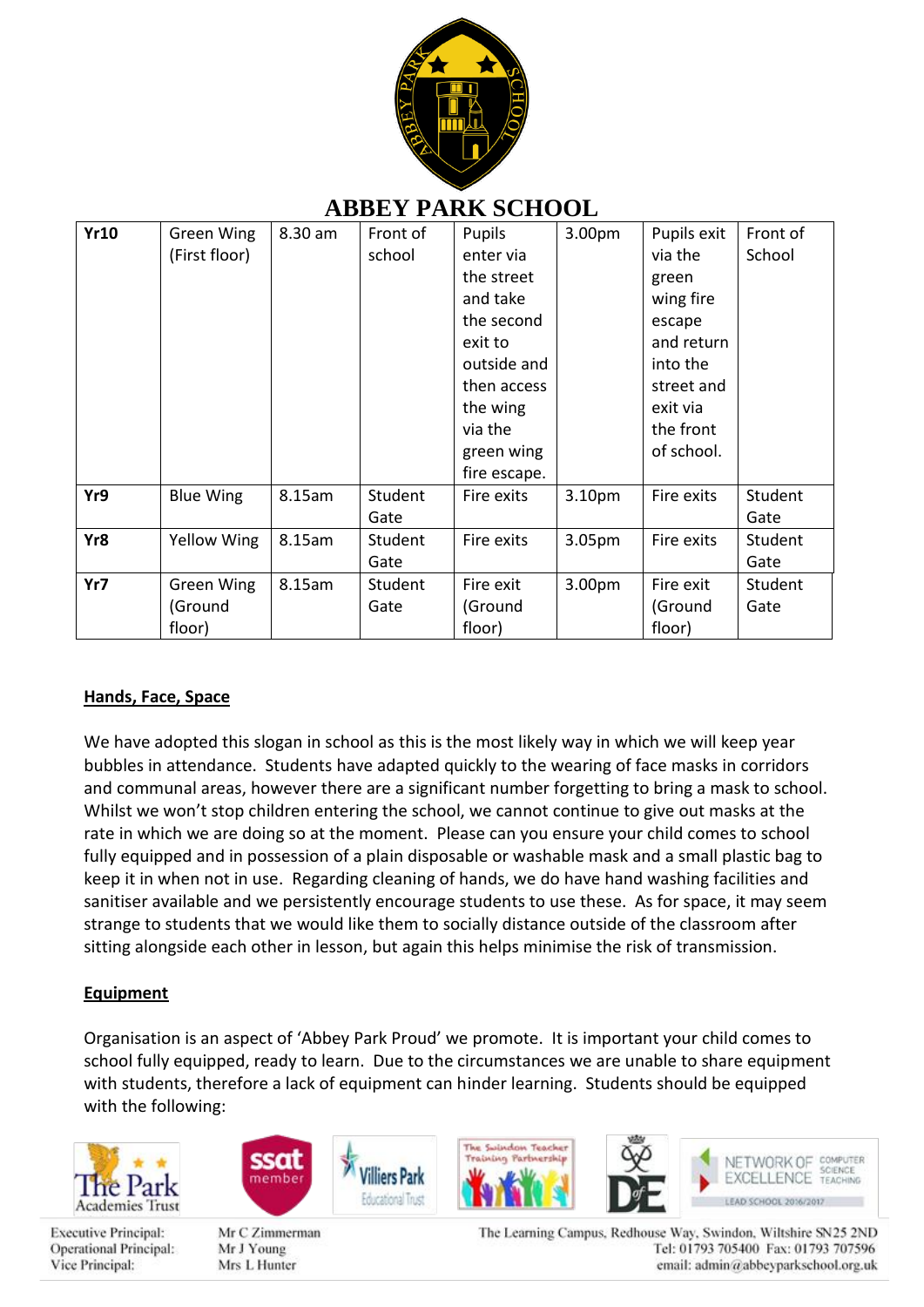

# **ABBEY PARK SCHOOL**

| Pen Black or Blue x 2   | Coloured pencils      | Pair of compasses  |  |
|-------------------------|-----------------------|--------------------|--|
| Pencil x 2              | Green pen (for noting | Protractor         |  |
| Pencil Sharpener        | feedback)             |                    |  |
| Ruler                   | Highlighter pens      | Dictionary         |  |
| Rubber                  | Glue stick            | Pair of headphones |  |
| Pair of safety scissors | Calculator            | Reading book (from |  |
|                         |                       | home)              |  |

### **Show My Homework**

All students have a 'Show My Homework' account and parents are also able to set up an account to oversee the work that has been set for their child. Some teachers have requested that students submit their work on SMHW which has proved challenging for some students. In addition to this letter please see the attached document which provides a short user guide to SHMW.

#### **Lunchtime**

We are looking to make hot meals from the canteen available to all year groups, in early October. A letter will follow informing you of how this system will operate.

#### **Attendance and Holidays**

With the holiday at the end of term 1 approaching, 24<sup>th</sup> Oct -2<sup>nd</sup> Nov, I would like to remind you, the expectation is that students are able to return to school when we start back on Monday 2<sup>nd</sup>Nov. If you plan to go abroad to a country on the quarantine list, where you know beforehand that your child will need to isolate for 14 days on their return, the absence will be coded as unauthorised and a Fixed Penalty Notice may be issued.

#### **Yr11 Key to Success evening**

The Yr11 Key to Success evening will take place on Tuesday 6<sup>th</sup> October at 6.00pm. This will take place remotely via ZOOM. A letter inviting Yr11 parents to attend will follow next week. I encourage all Yr11 parents and students to attend, in order to find out about the year ahead for Yr11.

#### **Yr7 Tutor Consultation**

The Yr7 Tutor Consultation evening will take place on Wednesday  $7<sup>th</sup>$  October 2020 from 4.30 – 8.00pm, please note this is a later date than published in the original diary. An invitation will













**Executive Principal:** Operational Principal: Vice Principal:

Mr C Zimmerman Mr J Young Mrs L Hunter

The Learning Campus, Redhouse Way, Swindon, Wiltshire SN25 2ND Tel: 01793 705400 Fax: 01793 707596 email: admin@abbeyparkschool.org.uk